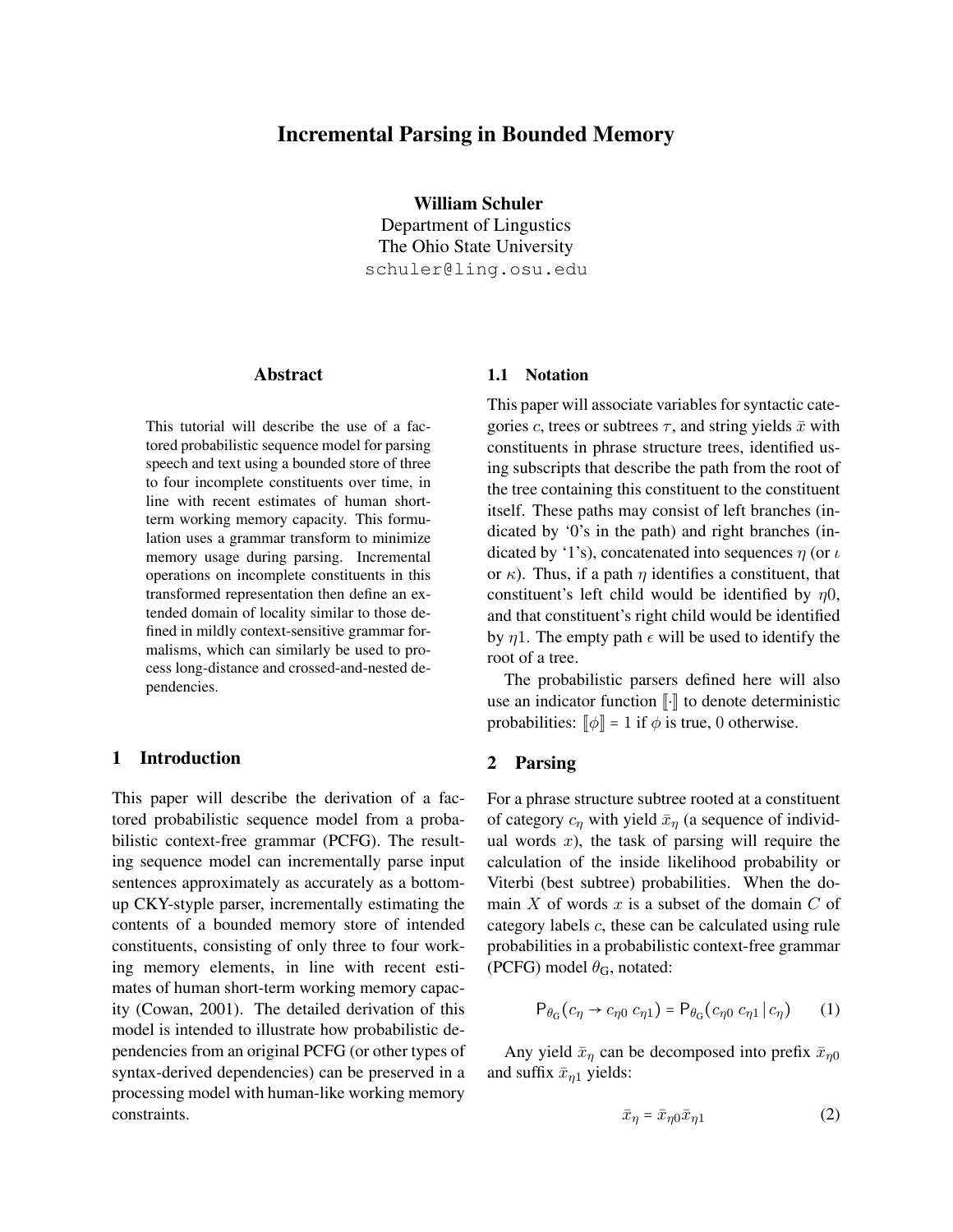Therefore, inside likelihood probabilities can be defined by marginalizing over all such decompositions:

$$
P_{\theta_{\text{Ins}(G)}}(\bar{x}_{\eta} | c_{\eta}) =
$$
\n
$$
\begin{cases}\n\text{if } |\bar{x}_{\eta}| = 1 : [\bar{x}_{\eta} = c_{\eta}] \\
\text{otherwise:} \\
\bar{x}_{\eta^{0} c_{\eta^{0}}, \bar{x}_{\eta^{1} c_{\eta^{1}}}} & P_{\theta_{G}}(c_{\eta} \to c_{\eta^{0}} c_{\eta^{1}}) \\
\bar{x}_{\eta^{0} c_{\eta^{0}}, \bar{x}_{\eta^{1} c_{\eta^{1}}}} & P_{\theta_{\text{Ins}(G)}}(\bar{x}_{\eta^{0}} | c_{\eta^{0}}) \\
P_{\theta_{\text{Ins}(G)}}(\bar{x}_{\eta^{1}} | c_{\eta^{1}})\n\end{cases}
$$
\n(3)

and Viterbi scores (the probability of the best tree) can be defined by maximizing over all such decompositions:

$$
\begin{aligned}\n\mathsf{P}_{\theta_{\text{Vi}(G)}}(\bar{x}_{\eta} \mid c_{\eta}) &= \\
\begin{cases}\n\text{if } |\bar{x}_{\eta}| = 1 : [\![\bar{x}_{\eta} = c_{\eta}]\!] \\
\text{otherwise: } & \max_{\bar{x}_{\eta} \in c_{\eta} \in \bar{x}_{\eta}} \mathsf{P}_{\theta_{G}}(c_{\eta} \to c_{\eta} \in c_{\eta} \mathbf{1}) \\
& \cdot \mathsf{P}_{\theta_{\text{Vi}(G)}}(\bar{x}_{\eta} \in c_{\eta} \mathbf{0}) \\
& \cdot \mathsf{P}_{\theta_{\text{Vi}(G)}}(\bar{x}_{\eta} \mid c_{\eta} \mathbf{1})\n\end{cases} \\
\text{(4)}\n\end{aligned}
$$

From these, it is possible to obtain the probability of a sentence  $\bar{x}_{\epsilon}$ :

$$
P(\bar{x}_{\epsilon}) = \sum_{c_{\epsilon}} P_{\theta_{\text{Ins}(G)}}(\bar{x}_{\epsilon} | c_{\epsilon}) \cdot P(c_{\epsilon}) \tag{5}
$$

and the most likely tree:

$$
\hat{\tau}_{\epsilon} = \operatorname*{argmax}_{\tau_{\epsilon}} P_{\theta_{\text{Vit}(G)}}(\bar{x}_{\epsilon} | c_{\tau_{\epsilon}}) \cdot P(c_{\tau_{\epsilon}})
$$
(6)

# **3 Incremental Parsing using Incomplete Constituents**

Note that any prefix of a yield  $\bar{x}_n$  can be rewritten as an 'incomplete yield' consisting of the complete yield lacking some suffix of that yield  $\bar{x}_{n}$ :

$$
\bar{x}_{\eta} = (\bar{x}_{\eta}/\bar{x}_{\eta\iota})\bar{x}_{\eta\iota} \tag{7}
$$

It is therefore possible to decompose any inside likelihood or Viterbi probability into two parts: first, an 'incomplete constituent' probability of generating this incomplete yield  $\bar{x}_{\eta}/\bar{x}_{\eta\iota}$  along with an *awaited* constituent of category cηι, given an *active* constituent of category  $c_n$ ; and second, an ordinary inside or Viterbi probability (or 'complete constituent' probability) of generating  $\bar{x}_{\eta\iota}$  given  $c_{\eta\iota}$ :

$$
\mathsf{P}_{\theta_{\text{Ins}(G)}}(\bar{x}_{\eta} \,|\, c_{\eta}) = \sum_{\iota \in 1^{+}, \bar{x}_{\eta \iota}, c_{\eta \iota}} \mathsf{P}_{\theta_{\text{IC}(G)}}(\bar{x}_{\eta} \,|\, \bar{x}_{\eta \iota}, \, c_{\eta \iota} \,|\, c_{\eta})
$$
  

$$
\cdot \mathsf{P}_{\theta_{\text{Ins}(G)}}(\bar{x}_{\eta \iota} \,|\, c_{\eta \iota}) \quad (8)
$$

This decomposition can be represented graphically as a transformation of the structure of a recurrence from the standard PCFG recurrence above, corresponding to PCFG dependencies, to one involving incomplete constituents (in particular, this will transform the end of a right-expanding sequence into the beginning of a left-expanding sequence of incomplete constituents):

$$
c_{\eta} c_{\eta} \Rightarrow c_{\eta} / c_{\eta} c_{\eta} c_{\eta} \Rightarrow c_{\eta} / c_{\eta} c_{\eta} c_{\eta} c_{\eta} \tag{9}
$$

This decomposition gives incomplete constituent probabilities that can then be decomposed into other incomplete constituent probabilities (this will transform the middle of a right-expending sequence into the middle of a left-expanding sequence of incomplete constituents):

$$
P_{\theta_{\text{IC(G)}}}(\bar{x}_{\eta}/\bar{x}_{\eta\iota 1}, c_{\eta\iota 1} | c_{\eta})
$$
  
\n
$$
= \sum_{\bar{x}_{\eta\iota}, c_{\eta\iota}} P_{\theta_{\text{IC(G)}}}(\bar{x}_{\eta}/\bar{x}_{\eta\iota}, c_{\eta\iota} | c_{\eta})
$$
  
\n
$$
\cdot P_{\theta_{\text{IC(G)}}}(\bar{x}_{\eta\iota}/\bar{x}_{\eta\iota 1}, c_{\eta\iota 1} | c_{\eta\iota})
$$
(10)

$$
= \sum_{\bar{x}_{\eta\iota},c_{\eta\iota}} P_{\theta_{\text{IC(G)}}}(\bar{x}_{\eta}/\bar{x}_{\eta\iota}, c_{\eta\iota}|c_{\eta})
$$

$$
\cdot \sum_{\bar{x}_{\eta\iota 0},c_{\eta\iota 0}} P_{\theta_{\text{G}}}(c_{\eta\iota} \to c_{\eta\iota 0} c_{\eta\iota 1})
$$

$$
\cdot P_{\theta_{\text{Ins(G)}}}(\bar{x}_{\eta\iota 0}|c_{\eta\iota 0}) \qquad (11)
$$

represented graphically:

$$
c_{\eta} c_{\eta}
$$
\n
$$
\bar{x}_{\eta}/\bar{x}_{\eta\iota} c_{\eta\iota} \longrightarrow c_{\eta}/c_{\eta\iota 1} \bar{x}_{\eta\iota 1}
$$
\n
$$
c_{\eta\iota 0} c_{\eta\iota 1} \longrightarrow c_{\eta}/c_{\eta\iota} c_{\eta\iota 0}
$$
\n
$$
\bar{x}_{\eta\iota 0} \bar{x}_{\eta\iota 1} \bar{x}_{\eta\iota 1} \bar{x}_{\eta\iota 0}
$$
\n(12)

or into the product of a grammar rule probability and an inside probability at the end of a sequence of such decompositions (this will transform the beginning of a right-expanding sequence into the end of a leftexpanding sequence of incomplete constituents):

$$
\mathsf{P}_{\theta_{\mathsf{IC(G)}}}(\bar{x}_{\eta}/\bar{x}_{\eta 1},\,c_{\eta 1}\,|\,c_{\eta}) = \sum_{\bar{x}_{\eta 0},c_{\eta 0}} \mathsf{P}_{\theta_{\mathsf{G}}}(c_{\eta} \to c_{\eta 0}\,c_{\eta 1}) \cdot \mathsf{P}_{\theta_{\mathsf{Ins(G)}}}(\bar{x}_{\eta 0}\,|\,c_{\eta 0}) \quad (13)
$$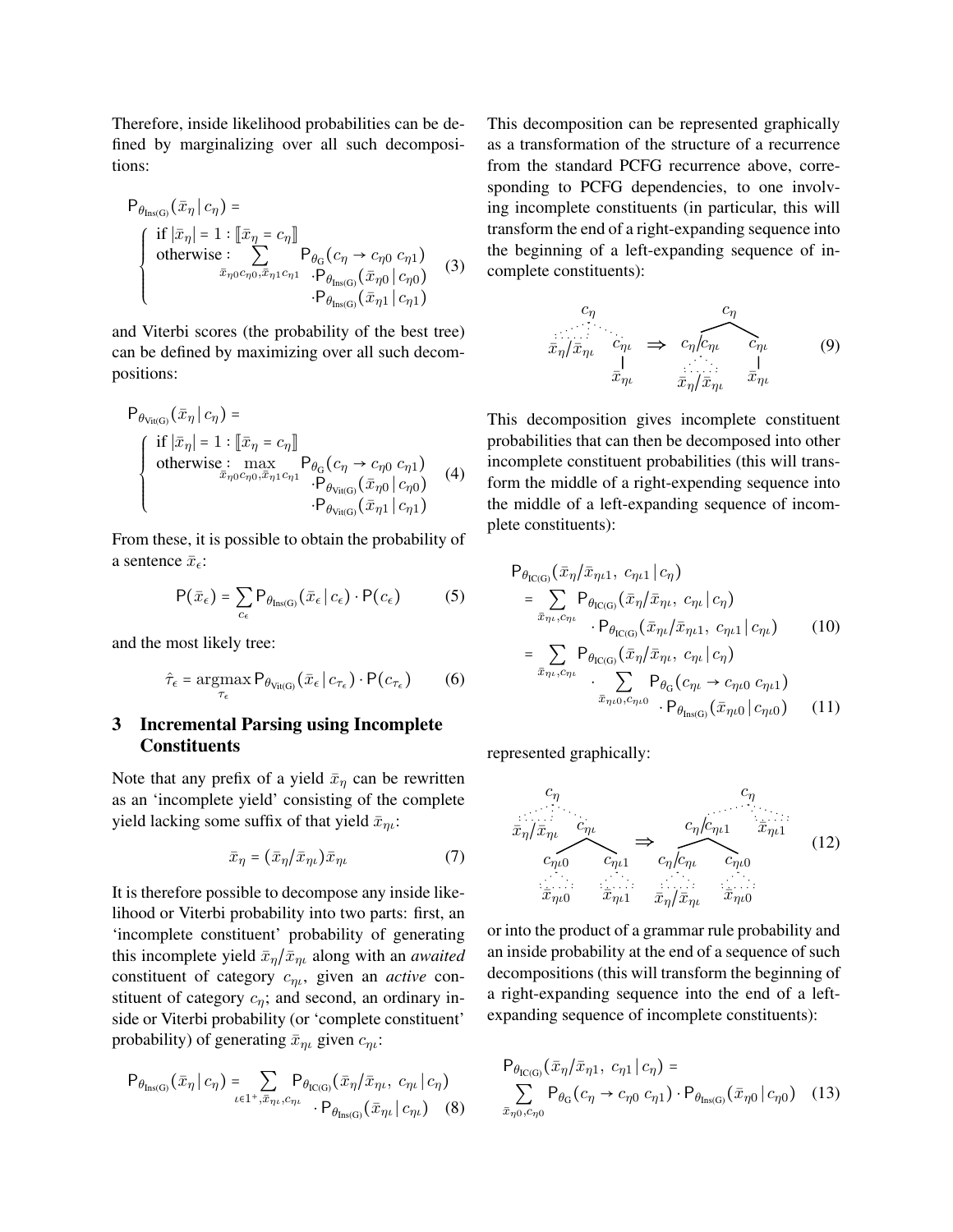represented graphically:

$$
c_{\eta} c_{\eta} \rightarrow c_{\eta} 1 \rightarrow c_{\eta} c_{\eta} \rightarrow c_{\eta} 1 \rightarrow c_{\eta} 1
$$
\n
$$
\overrightarrow{x}_{\eta 0} \overrightarrow{x}_{\eta 1} \rightarrow c_{\eta 0} \overrightarrow{x}_{\eta 0}
$$
\n
$$
(14)
$$

Essentially this transformation turns rightexpanding sequences of constituents (with subscript addresses ending in '1') into left-expanding sequences of incomplete constituents, which can be composed together as they are recognized incrementally from left to right. The decompositions of Equations 8–13, taken together, are a model-based right-corner transform (Schuler, 2009).

This transformation can then be defined on depthspecific rules, allowing the sequence model to keep track of a bounded amount of center-embedded phrase structure.

$$
P_{\theta_{\text{Ins}(G),d}}(\bar{x}_{\eta} | c_{\eta}) = \sum_{\iota \in 1^{+}, \bar{x}_{\eta\iota}, c_{\eta\iota}} P_{\theta_{\text{IC}(G),d}}(\bar{x}_{\eta}/\bar{x}_{\eta\iota}, c_{\eta\iota} | c_{\eta})
$$

$$
\cdot P_{\theta_{\text{Ins}(G),d}}(\bar{x}_{\eta\iota} | c_{\eta\iota}) \quad (15)
$$

$$
P_{\theta_{\text{IC(G)},d}}(\bar{x}_{\eta}/\bar{x}_{\eta\iota 1}, c_{\eta\iota 1} | c_{\eta})
$$
  
= 
$$
\sum_{\bar{x}_{\eta\iota}, c_{\eta\iota}} P_{\theta_{\text{IC(G)},d}}(\bar{x}_{\eta}/\bar{x}_{\eta\iota}, c_{\eta\iota} | c_{\eta})
$$
  
- 
$$
P_{\theta_{\text{IC(G)},d}}(\bar{x}_{\eta\iota}/\bar{x}_{\eta\iota 1}, c_{\eta\iota 1} | c_{\eta\iota})
$$
(16)

$$
= \sum_{\bar{x}_{\eta\iota}, c_{\eta\iota}} P_{\theta_{\text{IC}(G),d}}(\bar{x}_{\eta}/\bar{x}_{\eta\iota}, c_{\eta\iota} | c_{\eta})
$$

$$
\sum_{\bar{x}_{\eta\iota 0}, c_{\eta\iota 0}} P_{\theta_{\text{G-R},d}}(c_{\eta\iota} \to c_{\eta\iota 0} c_{\eta\iota 1})
$$

$$
\cdot P_{\theta_{\text{Ins}(G),d+1}}(\bar{x}_{\eta\iota 0} | c_{\eta\iota 0}) \quad (17)
$$

$$
P_{\theta_{\text{IC(G)},d}}(\bar{x}_{\eta}/\bar{x}_{\eta 1}, c_{\eta 1} | c_{\eta}) = \sum_{\bar{x}_{\eta 0}, c_{\eta 0}} P_{\theta_{\text{G-L},d}}(c_{\eta} \to c_{\eta 0} c_{\eta 1}) \cdot P_{\theta_{\text{Ins(G)},d}}(\bar{x}_{\eta 0} | c_{\eta 0})
$$
\n(18)

Estimating probabilities for the beginning and ending of these transformed left-expanding sequences will require the estimation of expected counts for repeated recursive decompositions of yetunrecognized incomplete constituents according to Equation 8, marginalizing over values of  $\bar{x}$ . Since left children and right children are decomposed differently, the expected counts  $\theta_{\text{G-RL}^*\text{d}}$  will use PCFG probabilities  $\theta_{\text{G-R},d}$  and  $\theta_{\text{G-L},d}$  that are conditioned

on whether the expanding constituent is a right or left child, and on the center-embedding depth d of the expanding constituent. The expected counts  $\theta_{\text{G-RL}^*,d}$  are of constituent categories  $c_{\eta\iota}$  anywhere in the left progeny of a right child of category  $c_n$ :

$$
\mathsf{E}_{\theta_{\mathsf{G}\text{-}\mathrm{R}\mathsf{L}^*,d}}(c_{\eta} \xrightarrow{0} c_{\eta 0} \dots) = \sum_{c_{\eta 1}} \mathsf{P}_{\theta_{\mathsf{G}\text{-}\mathrm{R},d}}(c_{\eta} \to c_{\eta 0} \ c_{\eta 1})
$$
\n(19)

$$
E_{\theta_{\text{G-RL}^*,d}}(c_{\eta} \xrightarrow{k} c_{\eta 0^k 0} ... ) = \sum_{c_{\eta 0^k}} E_{\theta_{\text{G-RL}^*,d}}(c_{\eta} \xrightarrow{k-1} c_{\eta 0^k} ...)
$$

$$
\sum_{c_{\eta 0^k 1}} P_{\theta_{\text{G-L},d}}(c_{\eta 0^k} \to c_{\eta 0^k 0} c_{\eta 0^k 1})
$$
(20)

$$
\mathsf{E}_{\theta_{\mathsf{G}\text{-}\mathrm{RL}^*,d}}(c_{\eta} \stackrel{*}{\to} c_{\eta\iota} \dots) = \sum_{k=0}^{\infty} \mathsf{E}_{\theta_{\mathsf{G}\text{-}\mathrm{RL}^*,d}}(c_{\eta} \stackrel{k}{\to} c_{\eta\iota} \dots)
$$
(21)

$$
\mathsf{E}_{\theta_{\mathsf{G}\text{-RL}^*,d}}(c_{\eta} \xrightarrow{+} c_{\eta\iota} \dots) = \mathsf{E}_{\theta_{\mathsf{G}\text{-RL}^*,d}}(c_{\eta} \xrightarrow{*} c_{\eta\iota} \dots) \n- \mathsf{E}_{\theta_{\mathsf{G}\text{-RL}^*,d}}(c_{\eta} \xrightarrow{0} c_{\eta\iota} \dots)
$$
\n(22)

In practice the infinite sum is estimated to some constant K using value iteration (Bellman, 1957).

These expected counts can then be used to calculate left progeny probabilities:

$$
\mathsf{P}_{\theta_{\mathsf{G}\text{-RL}^*,d}}(c_{\eta} \stackrel{*}{\to} c_{\eta\iota} \dots) = \frac{\mathsf{E}_{\theta_{\mathsf{G}\text{-RL}^*,d}}(c_{\eta} \stackrel{*}{\to} c_{\eta\iota} \dots)}{\sum_{c_{\eta\iota}} \mathsf{E}_{\theta_{\mathsf{G}\text{-RL}^*,d}}(c_{\eta} \stackrel{*}{\to} c_{\eta\iota} \dots)}
$$
(23)

which can be used to calculate forward or Viterbi probabilities for all incomplete constituents in the memory store, along with their yields:

$$
P_{\theta_{\text{Fwd}}}((\bar{x}_{\eta_d}/\bar{x}_{\eta_d t_d1})_{d=1}^D, (c_{\eta_d})_{d=1}^D, (c_{\eta_d t_d1})_{d=1}^D) = \prod_{d=1}^D P_{\theta_{\text{G-RL}^*,d}}(c_{\eta_{d-1} t_{d-1}1} \stackrel{*}{\rightarrow} c_{\eta_d} \dots) \cdot P_{\theta_{\text{IC(G)}}(\bar{x}_{\eta_d}/\bar{x}_{\eta_d t_d1}, c_{\eta_d t_d1} | c_{\eta_d})}
$$
(24)

Putting all the pieces together, probabilities for stores of incomplete constituents can now be defined in terms of transitions from possible previous stores of incomplete constituents (set apart by parentheses in the equation below) and reductions of incomplete constituents and terminal symbols into complete constituents (set apart by square brackets). These transitions either: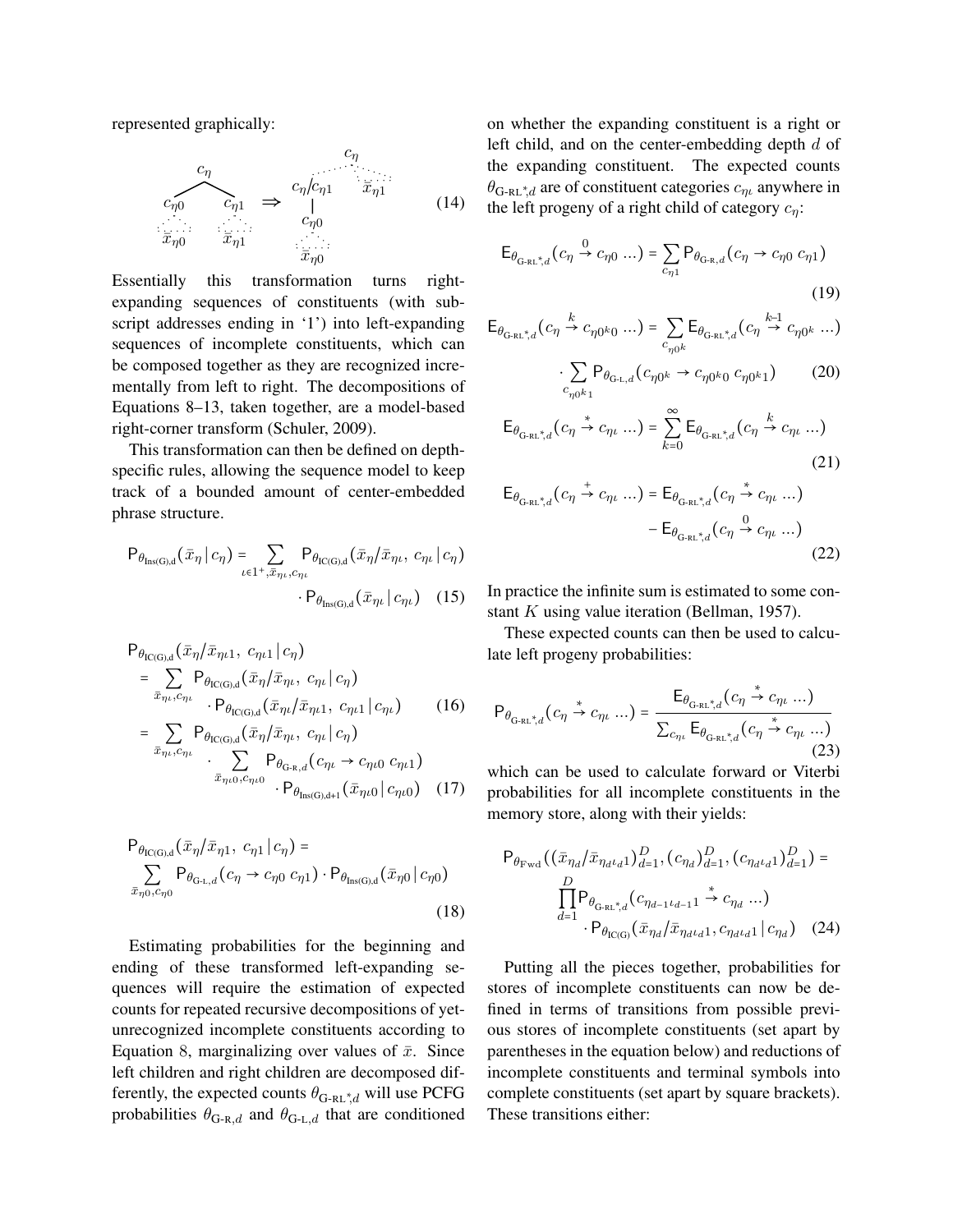- add a layer of structure below an awaited constituent at some depth level (the first case below),
- add a layer of structure to the top of an active constituent at some depth level (the second case below), or
- carry forward the probability of an incomplete constituent at a depth at which no transition takes place (the third case below):

$$
P_{\theta_{\text{Fwd}}}((\bar{x}_{\eta_d/x_{\eta_{d+1}}})_{d=1}^D, (c_{\eta_d})_{d=1}^D, (c_{\eta_d t_{d}}))_{d=1}^D) =
$$
\n
$$
\begin{pmatrix}\n\text{if } c_{\eta_{d+1}} = \bar{x}_{\eta_{d+1}}, t_d \neq \epsilon : \\
\sum_{x_{\eta_d t_{d}}, c_{\eta_d t_{d}} \\
\cdot \left( P_{\theta_{\text{G-K}}, t}^{\theta_{\text{G-K}}, d} (c_{\eta_{d-1} t_{d-1}} \xrightarrow{\star} c_{\eta_d} \dots) \right) \\
\cdot \sum_{\bar{x}_{\eta_d t_{d}}, 0} (c_{\eta_d / \bar{x}_{\eta_d t_{d}}, c_{\eta_d t_{d}} | c_{\eta_d})\n\end{pmatrix}
$$
\n
$$
\begin{pmatrix}\n\sum_{\bar{x}_{\eta_d t_{d}}, 0} (c_{\eta_d / \bar{x}_{\eta_d t_{d}}, c_{\eta_d t_{d}} | c_{\eta_d}) \\
\cdot \sum_{\bar{x}_{\eta_d t_{d}}, 0} (c_{\eta_d t_{d}}, c_{\eta_d t_{d}}, c_{\eta_d t_{d}}) \\
\cdot \sum_{\eta_{\theta_{\text{G-K}}, t, d+1}} (c_{\eta_d t_{d}}, c_{\eta_d t_{d}, 0}, c_{\eta_d t_{d}, 0})\n\end{pmatrix}
$$
\n
$$
\begin{pmatrix}\nP_{\theta_{\text{G-K}}, t, d+1}}(c_{\eta_d t_{d}}, c_{\eta_d t_{d}, 0} \dots) \\
\cdot P_{\theta_{\text{G-K}}, t, d+1}}(c_{\eta_d t_{d}}, c_{\eta_d t_{d}, 0} \dots) \\
\cdot \left[ P_{\theta_{\text{G-K}}, t, d+1}}(c_{\eta_d t_{d}}, c_{\eta_d t_{d}, 0} \dots) \right]\n\end{pmatrix}
$$
\n
$$
\begin{pmatrix}\nP_{\theta_{\text{G-K}}, t, d+1}}(c_{\eta_d t_{d}}, c_{\eta_d t_{d}, 0} \dots) \\
\cdot P_{\theta_{\text{G-K}}, t, d+1}}(c_{\eta_d t_{d}}, c_{\eta_d t_{d}, 0} \dots) \\
\cdot P_{\theta_{\text{G-K}}, t, d}}(c_{\eta_{d-1} t_{d-1}}, c_{\eta_d t_{d}, 0})\
$$

Note that the left progeny probabilities above cancel out over time, leaving only the relevant original PCFG probabilities at the end of each sentence.

### **4 Parsing in a Factored Sequence Model**

Store elements can now be abstracted away from (i.e. marginalized over) individual constituent structure addresses. Store elements are therefore defined to contain the only the active and awaited  $(c_{s_t}^{A_d})$ and  $c_{s_t}^{W_d}$ ) constituent categories necessary to compute an incomplete constituent probability:

$$
s_t^{d \text{def}} \{c_{s_t^d}^A, c_{s_t^d}^W\}
$$
\n
$$
\stackrel{\text{def}}{=} \{c_{\eta_d}, c_{\eta_d t_d}\} \ s.t. \ \iota_d \in 1^+, \eta_d \in \eta_{d-1} t_{d-1} 0^+ \tag{27}
$$

Reduction states are defined to contain only the complete constituent category  $c_{r_t^d}$  necessary to compute an inside likelihood probability, as well as a flag  $f_{r_t^d}$  indicating whether a reduction has taken place (to end a sequence of incomplete constituents):

$$
r_t^{d \text{def}}(c_{r_t^d}, f_{r_t^d})
$$
 (28)

$$
\stackrel{\text{def}}{=} \langle c_{\eta_d}, [\![\bar{x}_{\eta_d} = c_{\eta_d}]\!]\rangle \tag{29}
$$

Since  $\iota_d \in 1^+$ , it follows that:

$$
x_{1..t} = \left(\bar{x}_{\eta_d}/\bar{x}_{\eta_d t_d}\right)_{d=1}^D
$$
 (30)

This allows store elements to be abstracted away from (marginalized over) tree addresses in the calculation of forward or Viterbi probabilities:

$$
P_{\theta_{\text{Fwd}}}(x_{1..t}, s_t^{1..D}) = \sum_{\eta_{1..D}, \iota_{1..D}} P_{\theta_{\text{Fwd}}}((\bar{x}_{\eta_d}/\bar{x}_{\eta_{d} \iota_d 1})_{d=1}^D, (c_{\eta_d})_{d=1}^D, (c_{\eta_{d} \iota_d 1})_{d=1}^D)
$$
\n(31)

Forward probabilities can then be factored into contributions from previous store states ( $\theta_{\text{Fwd}}$  at  $s_{t-1}^{1...D}$ below, parenthesized in Equation 25), reductions of terminal symbols ( $\theta_B$  below, bracketed in Equation 25), and transition operations ( $\theta_A$  below, not set apart in Equation 25):

$$
P_{\theta_{\text{Fwd}}}(x_{1..t}, s_t^{1..D}) = \sum_{\substack{s_1...s_{t-1} \ s_{t-1}}} P_{\theta_{\text{Fwd}}}(x_{1..t-1}, s_{t-1}^{1..D}) \cdot P_{\theta_A}(s_t^{1..D} | s_{t-1}^{1..D})
$$

$$
\cdot P_{\theta_B}(x_t | s_t^{1..D}) \quad (32)
$$

Probabilities for recognized sequences of incomplete constituents (Equations 8 through 13), and expected left progeny counts for unrecognized sequences of incomplete constituents (Equations 19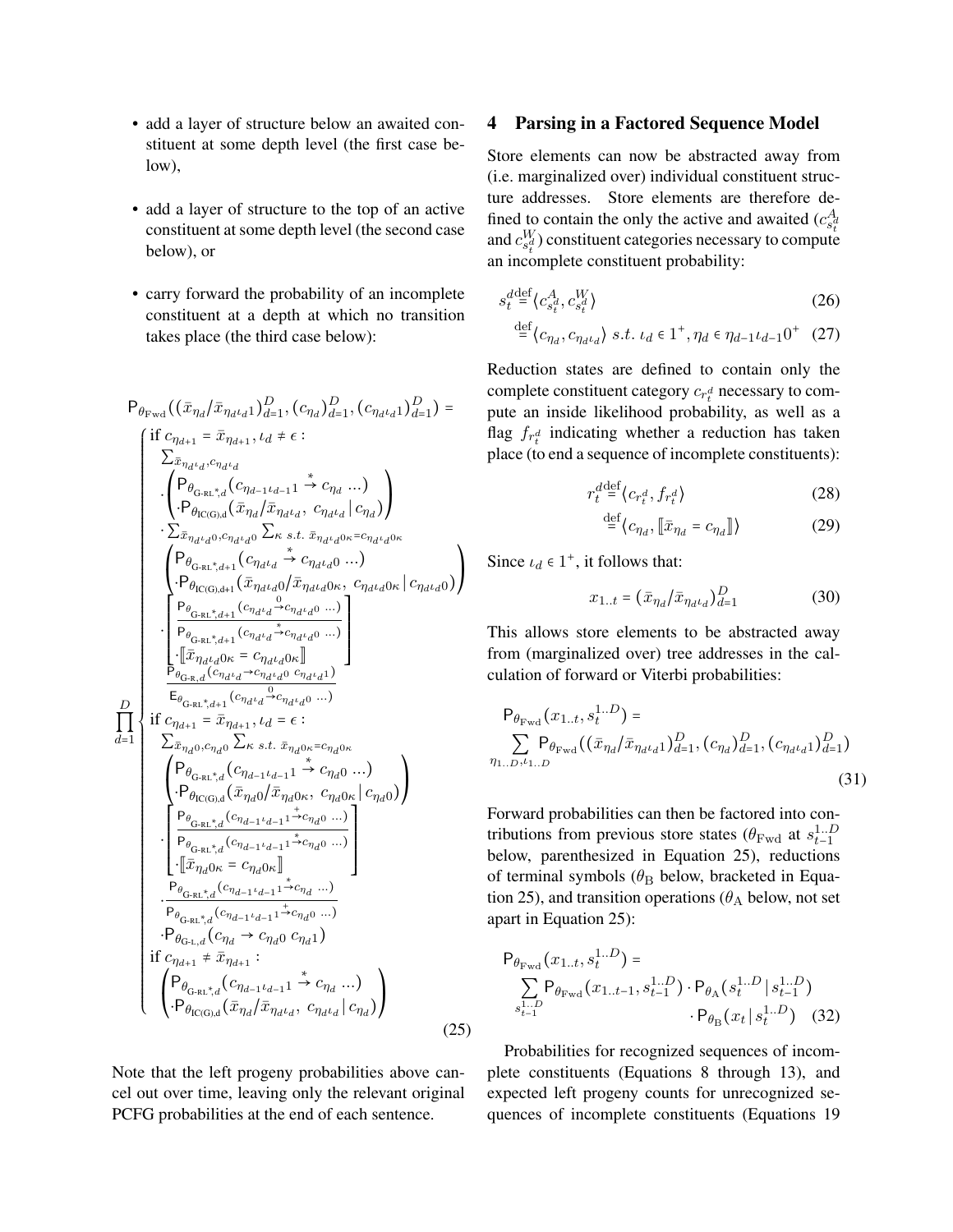through 22) can be combined in a probabilistic pushdown automaton with a bounded pushdown store (to simulate the bounded working memory store of a human comprehender). This is essentially an extension of a Hierarchical Hidden Markov Model (HHMM) (Murphy and Paskin, 2001), which obtains a most likely sequence of hidden store states  $\hat{s}_{1..T}^{1..D}$  of some length  $T$  and some maximum depth  $D$ , given a sequence of observations (e.g. words)  $x_{1,T}$ :

$$
\hat{s}_{1..T}^{1..D \text{def}} = \underset{s_{1..T}^{1..D}}{\text{argmax}} \prod_{t=1}^{T} \mathsf{P}_{\theta_{\text{A}}}(s_t^{1..D} \, | \, s_{t\!-\!1}^{1..D}) \cdot \mathsf{P}_{\theta_{\text{B}}}(x_t \, | \, s_t^{1..D}) \tag{33}
$$

The model generates each successive store only after considering whether each nested sequence of incomplete constituents has completed and reduced:

$$
P_{\theta_{A}}(s_{t}^{1..D}|s_{t-1}^{1..D}) \stackrel{\text{def}}{=} \sum_{r_{t}^{1..r_{t}^{D}} d=1} \prod_{r \neq s}^{D} P_{\theta_{R}}(r_{t}^{d}|r_{t}^{d+1}s_{t-1}^{d} s_{t-1}^{d-1}) \cdot P_{\theta_{S}}(s_{t}^{d}|r_{t}^{d+1}r_{t}^{d}s_{t-1}^{d}s_{t}^{d-1}) \quad (34)
$$

The model probabilities for these store elements and reduction states can then be defined (from Murphy and Paskin 2001) to expand a new incomplete constituent after a reduction has taken place  $(f_{r_t^d})$ 1), transition along a sequence of store elements if no reduction has taken place  $(f_{r_t^d}=0)$ :

$$
P_{\theta_{\rm S}}(s_t^d | r_t^{d+1} r_t^d s_{t-1}^d s_t^{d-1}) \stackrel{\text{def}}{=} \n\begin{cases}\n\int_{t}^d f_r^{d+1} = 1, & f_r^d = 1 : P_{\theta_{\rm S-E,d}}(s_t^d | s_t^{d-1}) \\
\int_{t}^d f_r^{d+1} = 1, & f_r^d = 0 : P_{\theta_{\rm S-T,d}}(s_t^d | r_t^{d+1} r_t^d s_{t-1}^d s_t^{d-1}) \\
\int_{t}^d f_r^{d+1} = 0, & f_r^d = 0 : \llbracket s_t^d = s_{t-1}^d \rrbracket\n\end{cases} \tag{35}
$$

and possibly reduce a store element (terminate a sequence) if the store state below it has reduced  $(f_{r_t^{d+1}} = 1):$ 

$$
P_{\theta_{R}}(r_{t}^{d} | r_{t}^{d+1} s_{t-1}^{d} s_{t-1}^{d-1}) \stackrel{\text{def}}{=} \left\{ \begin{aligned} &\text{if } f_{r_{t}^{d+1}} = 0 : \left[ r_{t}^{d} = \mathbf{r}_{\perp} \right] \\ &\text{if } f_{r_{t}^{d+1}} = 1 : P_{\theta_{R\cdot R,d}}(r_{t}^{d} | r_{t}^{d+1} s_{t-1}^{d} s_{t-1}^{d-1}) \end{aligned} \right. (36)
$$

where  $s_t^0 = \mathbf{s}_T$  and  $r_t^{D+1} = \mathbf{r}_T$  for constants  $\mathbf{s}_T$  (an incomplete root constituent),  $\mathbf{r}$ <sub>⊤</sub> (a complete lexical constituent) and  $\mathbf{r}_{\perp}$  (a null state resulting from the



Figure 1: Graphical representation of the dependency structure in a standard Hierarchic Hidden Markov Model with  $D = 3$  hidden levels that can be used to parse syntax. Circles denote random variables, and edges denote conditional dependencies. Shaded circles denote variables with observed values.

failure of an incomplete constituent to complete). The model is shown graphically in Figure 1.

These pushdown automaton operations are then refined for right-corner parsing (from Schuler 2009), distinguishing active transitions  $\theta_{S-T-A,d}$  (in which an incomplete constituent is completed, but not reduced, and then immediately expanded to a new incomplete constituent in the same store element) from awaited transitions  $\theta_{S-T-W,d}$  (which involve no completion):

$$
P_{\theta_{S\cdot T,d}}(s_t^d | r_t^{d+1} r_t^d s_{t-1}^d s_t^{d-1}) \stackrel{\text{def}}{=} \n\begin{cases}\n\text{if } r_t^d \neq r_\perp : P_{\theta_{S\cdot T\cdot A,d}}(s_t^d | s_t^{d-1} r_t^d) \\
\text{if } r_t^d = r_\perp : P_{\theta_{S\cdot T\cdot M,d}}(s_t^d | s_{t-1}^d r_t^{d+1})\n\end{cases} \n\tag{37}
$$

$$
\mathsf{P}_{\theta_{\mathsf{R}\text{-}\mathsf{R},d}}(r_t^d | r_t^{d+1} s_{t-1}^d s_{t-1}^{d-1}) \stackrel{\text{def}}{=} \left\{ \begin{aligned} &\text{if } c_{r_t^{d+1}} \neq x_t : \left[ r_t^d = \mathbf{r}_\perp \right] \\ &\text{if } c_{r_t^{d+1}} = x_t : \mathsf{P}_{\theta_{\mathsf{R}\text{-}\mathsf{R},d}}(r_t^d | s_{t-1}^d s_{t-1}^{d-1}) \end{aligned} \right. \tag{38}
$$

These right-corner parsing operations then construct a full inside probability decompositions, using Equations 8 through 13 and Equations 19 through 22, marginalizing out all constituents that are not required in each term:

• for expansions:

$$
P_{\theta_{\text{S-E},d}}(\langle c_{\eta\iota}, c'_{\eta\iota} \rangle | \langle -, c_{\eta} \rangle) \stackrel{\text{def}}{=} \nE_{\theta_{\text{G-RL}^*,d}}(c_{\eta} \stackrel{*}{\rightarrow} c_{\eta\iota} \dots) \cdot [x_{\eta\iota} = c'_{\eta\iota} = c_{\eta\iota}]
$$
\n(39)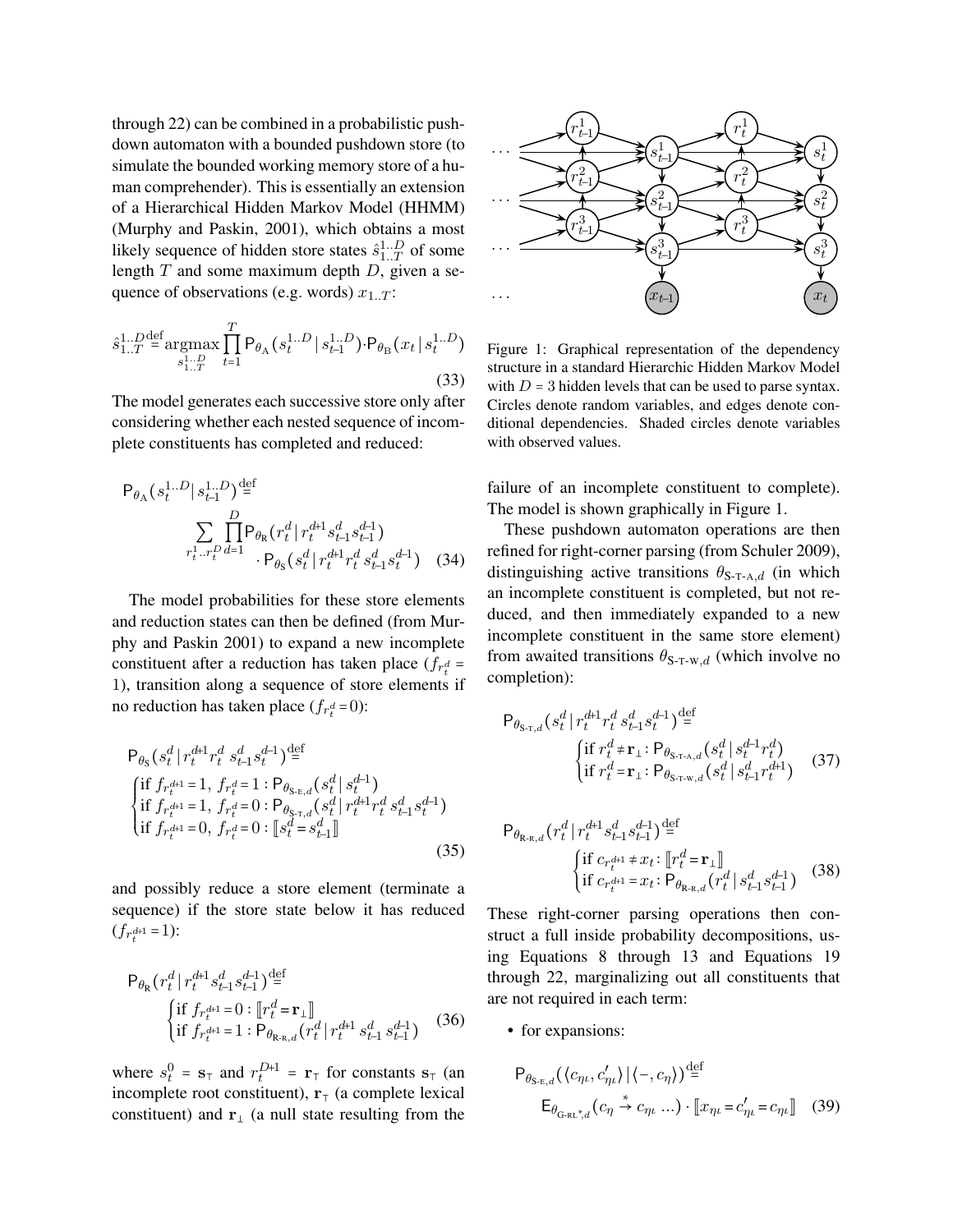

Figure 2: (a) Sample binarized phrase structure tree for the sentence *Strong demand for New York City's general obligations bonds propped up the municipal market,* and (b) a right-corner transform of this binarized tree.

• for awaited transitions, from Equation 11:

$$
P_{\theta_{S-T-W,d}}(\langle c_{\eta}, c_{\eta\iota 1}\rangle | \langle c'_{\eta}, c_{\eta\iota} \rangle c_{\eta\iota 0} )^{\text{def}} =
$$
  

$$
[c_{\eta} = c'_{\eta}] \cdot \frac{P_{\theta_{G-R,d}}(c_{\eta\iota} \to c_{\eta\iota 0} c_{\eta\iota 1})}{E_{\theta_{G-RL^*,d}}(c_{\eta\iota} \to c_{\eta\iota 0} ...)}
$$
 (40)

• for active transitions, from Equations 8 and 13:

$$
P_{\theta_{S\text{-}T\text{-}A,d}}(\langle c_{\eta\iota}, c_{\eta\iota 1}\rangle | \langle -, c_{\eta} \rangle c_{\eta\iota 0})^{\text{def}} =
$$
  

$$
\frac{\mathsf{E}_{\theta_{G\text{-}RL}^*,d}(c_{\eta} \stackrel{*}{\to} c_{\eta\iota} \dots) \cdot \mathsf{P}_{\theta_{G\text{-}L,d}}(c_{\eta\iota} \to c_{\eta\iota 0} c_{\eta\iota 1})}{\mathsf{E}_{\theta_{G\text{-}RL}^*,d}(c_{\eta} \stackrel{*}{\to} c_{\eta\iota 0} \dots)}
$$

• for cross-element reductions:

$$
P_{\theta_{\text{R-R},d}}(c_{\eta\iota}, \mathbf{1} | \langle -, c_{\eta} \rangle \langle c'_{\eta\iota}, - \rangle) \stackrel{\text{def}}{=}
$$

$$
[c_{\eta\iota} = c'_{\eta\iota}] \cdot \frac{\mathsf{E}_{\theta_{\text{G-RL}^*,d}}(c_{\eta} \stackrel{0}{\rightarrow} c_{\eta\iota} \dots)}{\mathsf{E}_{\theta_{\text{G-RL}^*,d}}(c_{\eta} \stackrel{0}{\rightarrow} c_{\eta\iota} \dots)} \quad (42)
$$

• for in-element reductions:

$$
P_{\theta_{\mathbf{R}\cdot\mathbf{R},d}}(c_{\eta\iota},\mathbf{0}|\langle-,c_{\eta}\rangle\langle c'_{\eta\iota},-\rangle)^{\text{def}} =
$$

$$
[[c_{\eta\iota}=c'_{\eta\iota}]] \cdot \frac{\mathsf{E}_{\theta_{\mathbf{G}\cdot\mathbf{R}\cdot\mathbf{R},d}}(c_{\eta} \stackrel{+}{\rightarrow} c_{\eta\iota}...)}{\mathsf{E}_{\theta_{\mathbf{G}\cdot\mathbf{R}\cdot\mathbf{R},d}}(c_{\eta} \stackrel{+}{\rightarrow} c_{\eta\iota}...)} \quad (43)
$$

(41) corner transformed recursive structure in Figure 2,A sample phrase structure tree is shown as a right-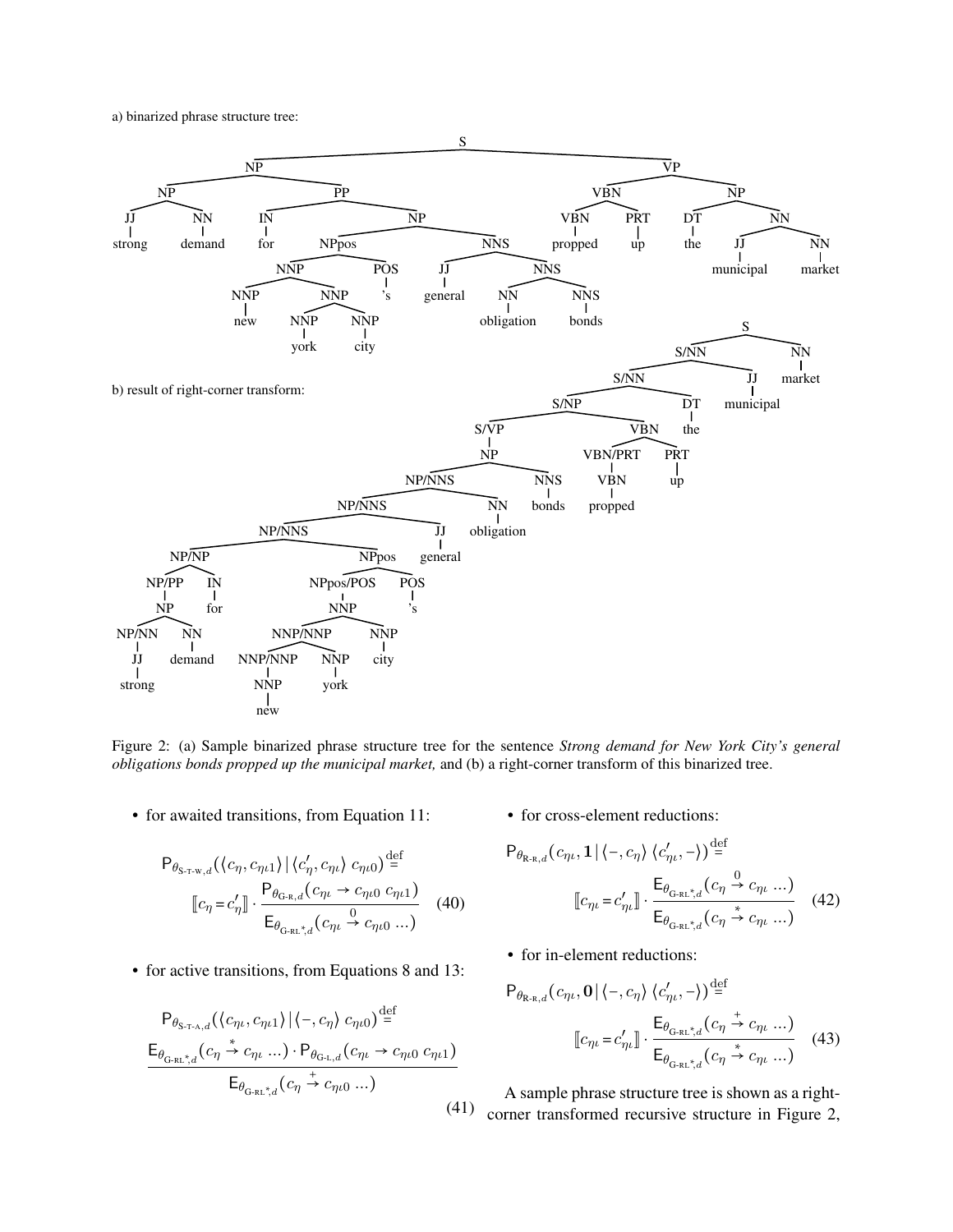

Figure 3: Sample tree from Figure 2 mapped to  $s_t^d$  variable positions of an HHMM at each depth level  $d$  (vertical) and time step t (horizontal). This tree uses at most only two memory store elements. Values for reduction states  $r_t^d$  are not shown.

and as a sequence of store states in Figure 3, corresponding to the output of Viterbi most likely sequence estimator. This estimation runs in linear time on the length of the input, so the parser can be run continuously on unsegmented or unpunctuated input. An ordinary phrase structure tree can be obtained by applying the transforms from Section 3, in reverse, to the right-corner recursive phrase structure tree represented in the sequence of store states.

#### **5 Discussion**

This paper has presented a derivation of a factored probabilistic sequence model from a probabilistic context-free grammar, using a right-corner transform to minimize memory usage in incremental processing. This sequence model characterization is attractive as a cognitive model because it does not posit any internal representation of complex phrasal structure beyond the pair of categories in each incomplete constituent resulting from the application of a right-corner transform; and because these incomplete constituents represent contiguous connected chunks of phrase structure, in line with characterizations of chunking in working memory (Miller, 1956). Experiments on large phrasestructure annotated corpora (Marcus et al., 1993) show this model could process the vast majority of sentences in a typical newspaper using only three or four store elements (Schuler et al., 2008; Schuler et al., 2010), in line with recent estimates of human short-term working memory capacity (Cowan, 2001).

This derivation can be applied to efficiently in-

crementalize any PCFG model, preserving the probabilistic dependencies in the original model. But, since the model is ultimately defined through transitions on entire working memory stores, it is also possible to relax the independence assumptions from the original PCFG model, and introduce additional dependencies across store elements that do not correspond to context-free dependencies. These additional dependencies might be used approximate dependencies of mildly context-sensitive grammar formalisms like tree adjoining grammars (Joshi, 1985), e.g. to model long-distance dependencies in filler-gap constructions (Kroch and Joshi, 1986), or crossed and nested dependencies in languages like Dutch (Shieber, 1985).

Figure 4 shows a sample store sequence corresponding to a parse of a noun phrase modified by an object relative clause. Here, the affix '-xNP' is used to identify a phrase containing an extracted NP constituent, and the category label 'GCnpS' is used to identify the maximal projection of a gapped clause. If the GC constituent (and only this constituent) is associated with the referent or dependency information of the filler constituent (the bike in this example), this information can be made available during processing from the immediately superior incomplete constituent at the gap position in the relative clause, without passing dependency information down the tree as any kind of feature (Pollard and Sag, 1994), even though this position is not adjacent to the filler in the phrase structure tree (they are separated by the referent or dependency information of the bridge verb 'said'). This is important to